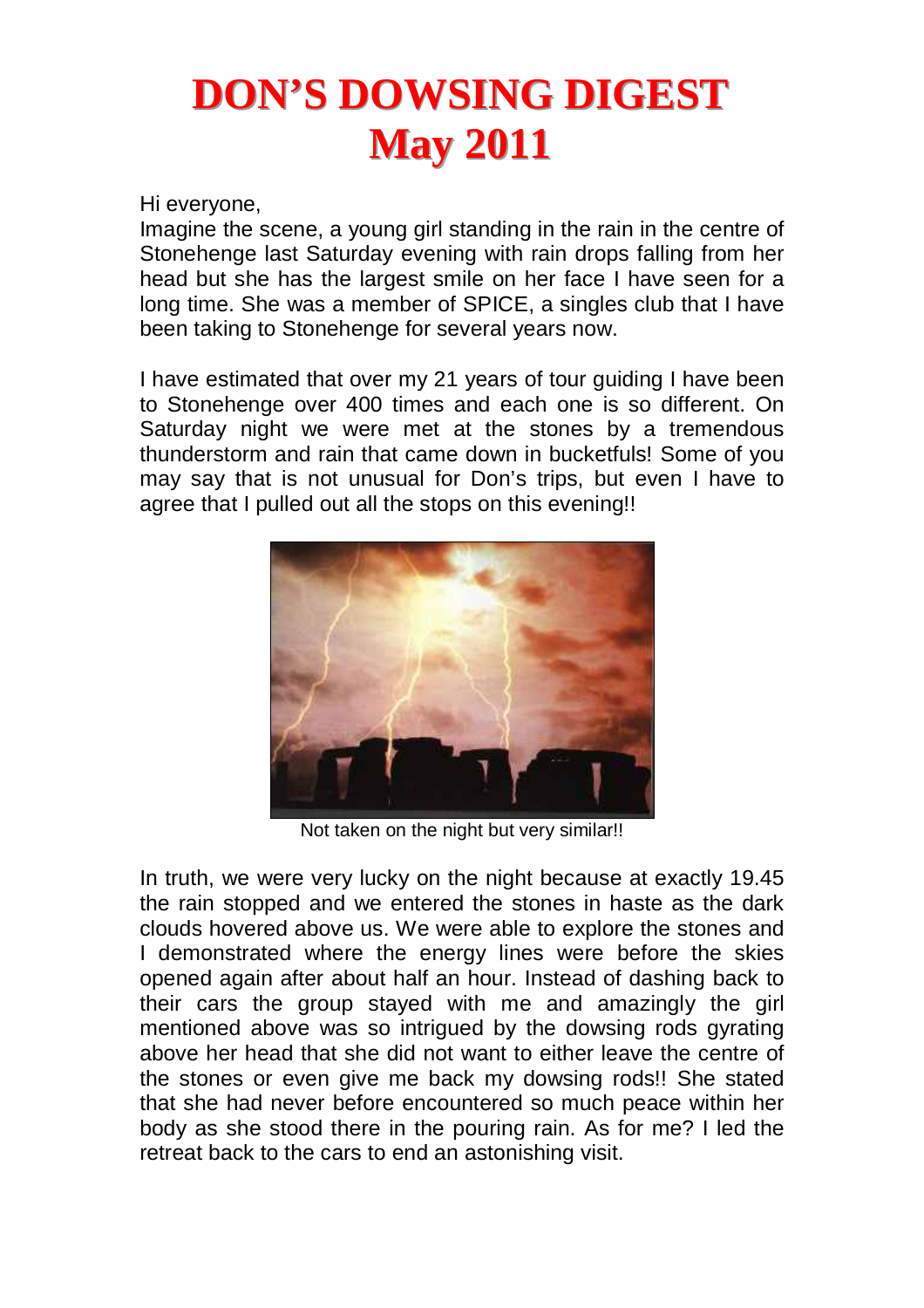

Photo ~ Richard Cole

HADS's own visit on the  $1<sup>st</sup>$  May was nowhere near as dramatic, although it was quite cold and windy, but we did actually have a sunset to photograph. Thank you to the many members who contacted me to say just how much they had enjoyed the visit. We welcomed some guests on this visit to the stones including Stephanie's mother and father who came across from France, not just for the visit to Stonehenge but to visit Stephanie and Karol before the birth of their baby towards the end of June. We look forward to welcoming their baby into our family of dowsers.



HADS dowsing at Stonehenge, photo ~ Richard Cole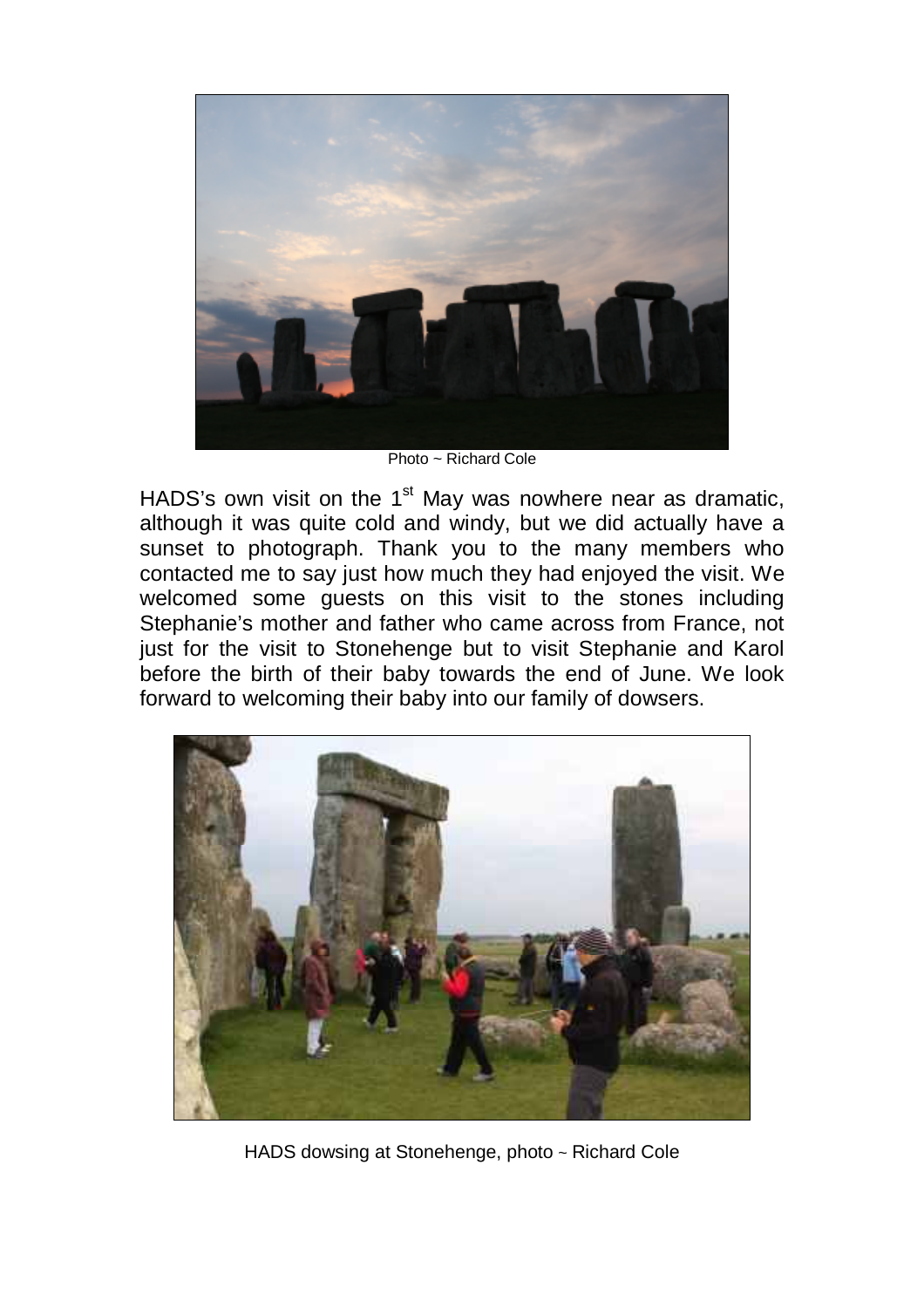#### **Catching up**

Many of you are aware that Carol and I actually managed to get to Turkey this year without the threat of a volcanic dust cloud that spoiled our holiday last year!

We were, however, a bit concerned when our brilliant Turkish guide gave us instructions what to do in the event of an earthquake! Luckily we didn't have one and enjoyed the two weeks travelling around this fascinating country visiting such sites as Ephesus, Troy and Olympus. We covered a distance of 3700 km over the two weeks. Although the weather was not always good we did have a brilliant time and can recommend Turkey as a destination for a holiday.

On my return I have had to go straight back to work and this last week I have been taking an American lady around Wessex. Yesterday I took her to Knowlton and she was absolutely delighted with the henge site. Today I am taking a day off and therefore attempting to catch up with events before I take off on tour again with more Americans.

Of course I am not the only person going on holiday, and I know that some of you will not be able to take part in our planned activities as you too may be exploring the world.

Our next planned day out is on **Sunday 22nd May** when we shall be going to Cranborne Chase to study some of the archaeological sites that abound in this area. We shall be meeting at The Sir John Barleycorn pub at Cadnam at 09:00 to car-share to Dorset. You will need to bring your walking boots, some water and hopefully a sun hat and sun cream!!

Sites to be visited will include Bokerley Dyke, Martin Down, Oakley Down and Pentridge.

Lunch will be taken in a local pub.

PLEASE LET ME KNOW IF YOU ARE COMING ON THIS FIELD TRIP OR NOT!!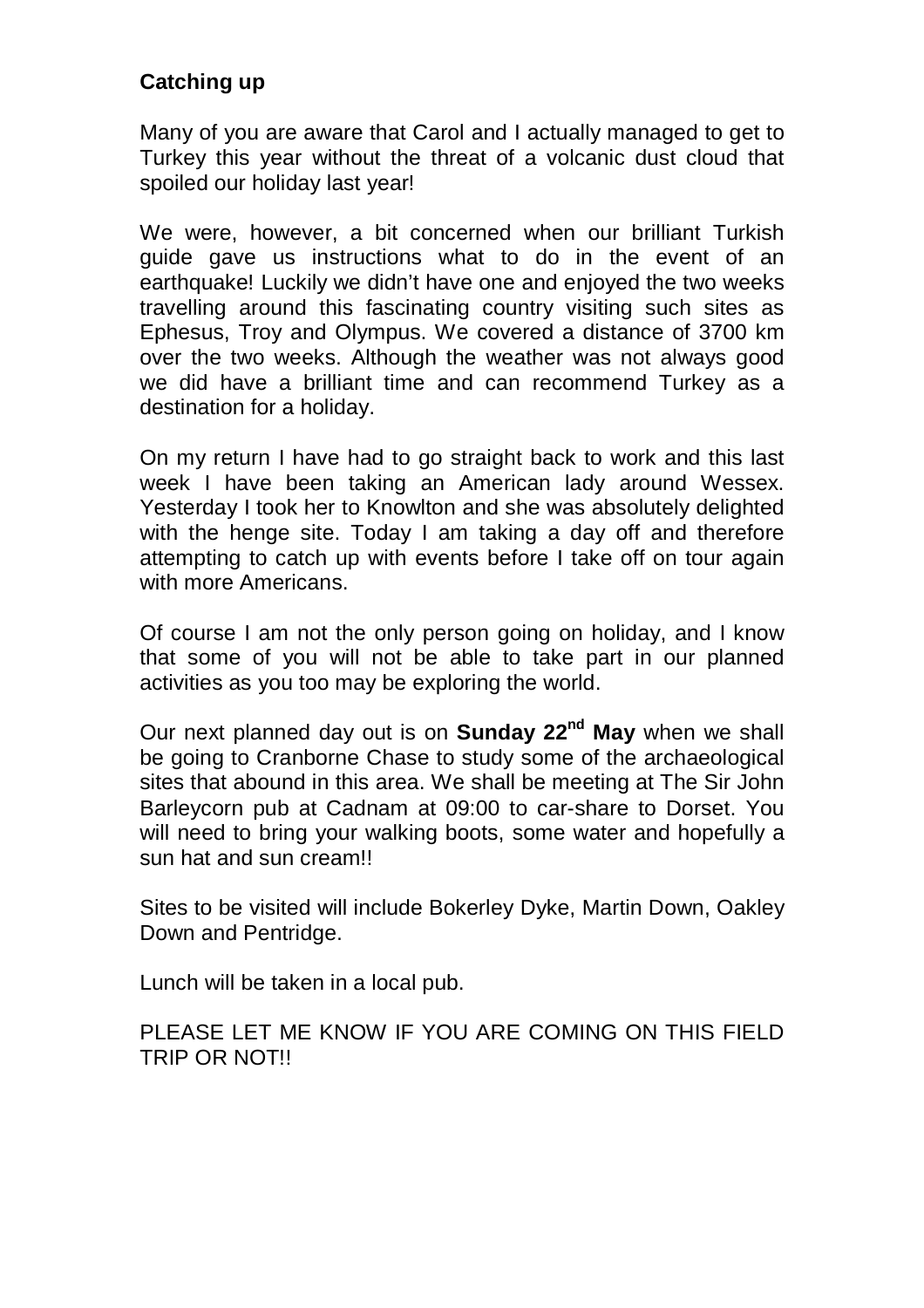

Bokerley Dyke





Pentridge Oakley Down

Field work at Nursling will continue throughout the summer. Not only will we continue our Roman road research but we shall also be able to excavate some trial trenches attempting to locate Roman buildings and the ditches of the roads we have been working on over the last few months.

I shall be offering some dates shortly but due to work commitments I may have to offer days in the working week rather than at weekends.

As a Winchester tour guide I am leading a walk around Bishop's Waltham town and palace on Saturday 21<sup>st</sup> May at 15:00.

I am also leading a walk on the lost waterways of Winchester on Saturday  $4<sup>th</sup>$  June again at 15.00. For tickets and further information on both of these tours please contact the Winchester Tourist Information Office on 01962 840500

\*\*